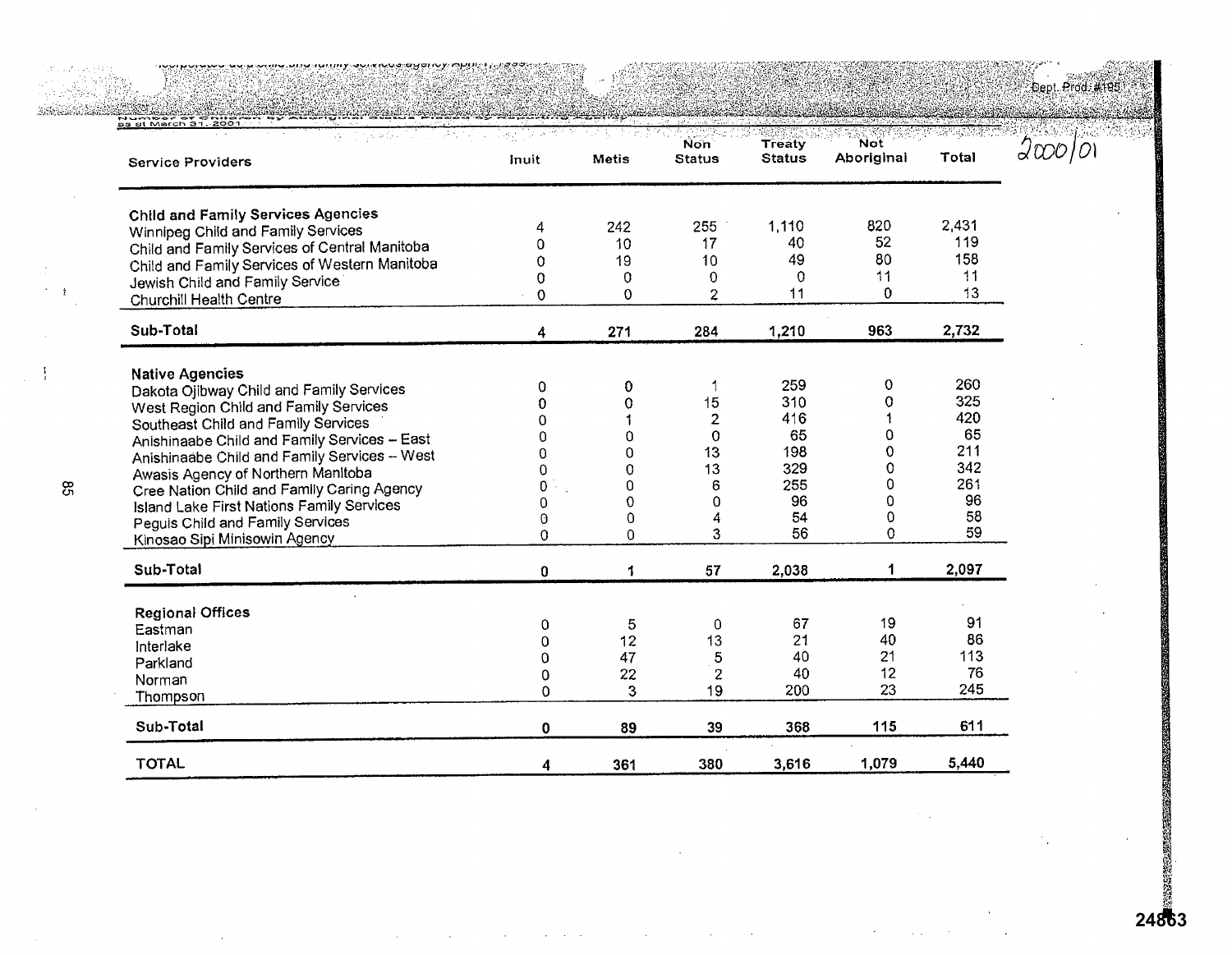00 *I* / *C* Dept. Prod. #195

**Number of Children by Aboriginal Status Placed by Reporting** Agency <u>as at March 31, 2002.</u>

| Inuit | <b>Metis</b>                                        | <b>Non</b><br><b>Status</b>                                                                                  | <b>Treaty</b><br><b>Status</b>                                                                                                                             | <b>Not</b><br>Aboriginal                                                                                                                  | Total                                                                                                                                        |
|-------|-----------------------------------------------------|--------------------------------------------------------------------------------------------------------------|------------------------------------------------------------------------------------------------------------------------------------------------------------|-------------------------------------------------------------------------------------------------------------------------------------------|----------------------------------------------------------------------------------------------------------------------------------------------|
|       |                                                     |                                                                                                              |                                                                                                                                                            |                                                                                                                                           |                                                                                                                                              |
| 4     |                                                     |                                                                                                              |                                                                                                                                                            |                                                                                                                                           | 2,427                                                                                                                                        |
|       |                                                     |                                                                                                              |                                                                                                                                                            |                                                                                                                                           | 117                                                                                                                                          |
|       |                                                     |                                                                                                              |                                                                                                                                                            |                                                                                                                                           | 197                                                                                                                                          |
|       |                                                     |                                                                                                              |                                                                                                                                                            |                                                                                                                                           | 13                                                                                                                                           |
|       |                                                     |                                                                                                              |                                                                                                                                                            |                                                                                                                                           | 11                                                                                                                                           |
| 4     | 275                                                 | 290                                                                                                          | 1,269                                                                                                                                                      | 927                                                                                                                                       | 2,765                                                                                                                                        |
|       |                                                     |                                                                                                              |                                                                                                                                                            |                                                                                                                                           |                                                                                                                                              |
| 0     | 0                                                   |                                                                                                              |                                                                                                                                                            |                                                                                                                                           | 304                                                                                                                                          |
| 0     |                                                     |                                                                                                              |                                                                                                                                                            |                                                                                                                                           | 323                                                                                                                                          |
| O     |                                                     |                                                                                                              |                                                                                                                                                            |                                                                                                                                           | 448                                                                                                                                          |
|       |                                                     |                                                                                                              |                                                                                                                                                            |                                                                                                                                           | 64                                                                                                                                           |
|       |                                                     |                                                                                                              |                                                                                                                                                            |                                                                                                                                           | 196                                                                                                                                          |
|       |                                                     |                                                                                                              |                                                                                                                                                            |                                                                                                                                           | 221                                                                                                                                          |
|       |                                                     |                                                                                                              |                                                                                                                                                            |                                                                                                                                           | 221                                                                                                                                          |
| 0     |                                                     |                                                                                                              |                                                                                                                                                            |                                                                                                                                           | 134                                                                                                                                          |
| 0     |                                                     |                                                                                                              |                                                                                                                                                            |                                                                                                                                           | 74                                                                                                                                           |
|       |                                                     |                                                                                                              |                                                                                                                                                            |                                                                                                                                           | 54                                                                                                                                           |
|       |                                                     |                                                                                                              |                                                                                                                                                            |                                                                                                                                           | 54                                                                                                                                           |
|       |                                                     |                                                                                                              |                                                                                                                                                            |                                                                                                                                           | 51                                                                                                                                           |
| 0     | 5                                                   | 51                                                                                                           | 2,088                                                                                                                                                      | 0                                                                                                                                         | 2,144                                                                                                                                        |
|       |                                                     |                                                                                                              |                                                                                                                                                            |                                                                                                                                           |                                                                                                                                              |
| 0     |                                                     |                                                                                                              |                                                                                                                                                            |                                                                                                                                           | 48                                                                                                                                           |
| 0     |                                                     |                                                                                                              |                                                                                                                                                            |                                                                                                                                           | 74                                                                                                                                           |
| 0     |                                                     |                                                                                                              |                                                                                                                                                            |                                                                                                                                           | 111                                                                                                                                          |
| 0     |                                                     |                                                                                                              |                                                                                                                                                            |                                                                                                                                           | 106                                                                                                                                          |
| 0     |                                                     |                                                                                                              |                                                                                                                                                            |                                                                                                                                           | 247                                                                                                                                          |
| 0     | 82                                                  | 79                                                                                                           | 306                                                                                                                                                        | 119                                                                                                                                       | 586                                                                                                                                          |
| 4     | 362                                                 | 420                                                                                                          | 3,663                                                                                                                                                      | 1,046                                                                                                                                     | 5,495                                                                                                                                        |
|       | 0<br>0<br>0<br>0<br>0<br>0<br>0<br>0<br>0<br>0<br>0 | 249<br>13<br>13<br>0<br>Ü<br>0<br>3<br>0<br>1<br>0<br>0<br>0<br>0<br>0<br>1<br>0<br>12<br>9<br>37<br>19<br>5 | 262<br>18<br>g<br>0<br>$\overline{2}$<br>11<br>1<br>3<br>3<br>12<br>7<br>0<br>5<br>$\mathbf 0$<br>$\overline{\mathbf{c}}$<br>5<br>10<br>11<br>5<br>6<br>47 | 1,146<br>34<br>79<br>0<br>10<br>302<br>312<br>444<br>61<br>192<br>209<br>214<br>134<br>69<br>54<br>51<br>46<br>7<br>14<br>48<br>59<br>178 | 766<br>52<br>96<br>13<br>$\mathbf 0$<br>0<br>0<br>0<br>0<br>0<br>0<br>0<br>0<br>$\Omega$<br>0<br>0<br>$\Omega$<br>19<br>40<br>21<br>22<br>17 |

 $\ddot{\phantom{a}}$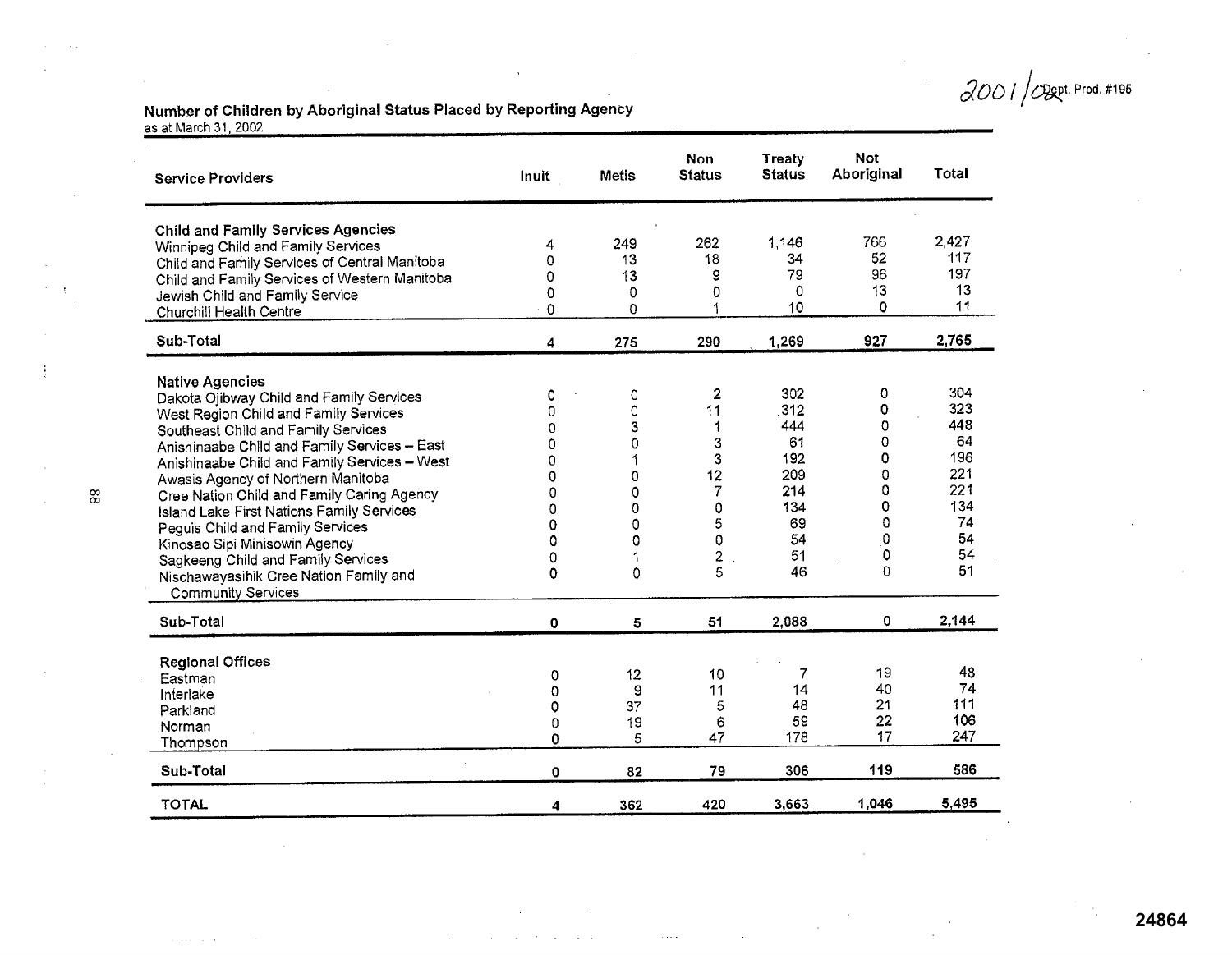*aaa* /!nt. Prod. #195

#### Number of Children by Aboriginal Status Placed by Reporting Agency as at March 31, 2003 (Numbers include both federal and provincial responsibility.)

|                                                  | Inuit       | <b>Metis</b> | Non<br><b>Status</b>    | Treaty<br><b>Status</b> | <b>Not</b><br>Aboriginal | Total |
|--------------------------------------------------|-------------|--------------|-------------------------|-------------------------|--------------------------|-------|
| <b>Service Providers</b>                         |             |              |                         |                         |                          |       |
| <b>Child and Family Services Agencies</b>        |             |              |                         |                         |                          |       |
| Winnipeg Child and Family Services               | 4           | 294          | 274                     | 1,190                   | 763                      | 2,525 |
| Child and Family Services of Central Manitoba    | 0           | 14           | 15                      | 48                      | 61                       | 138   |
| Child and Family Services of Western Manitoba    | 0           | 15           | 6                       | 85                      | 103                      | 209   |
| Jewish Child and Family Service                  | 0           | 0            | 0                       | 0                       | 16                       | 16    |
| <b>Churchill Health Centre</b>                   | 5           | 0            | 0                       | 10                      | $\Omega$                 | 15    |
| Sub-Total                                        | 9           | 323          | 295                     | 1,333                   | 943                      | 2,903 |
| <b>Native Agencies</b>                           |             |              |                         |                         |                          |       |
| Dakota Ojibway Child and Family Services         | 0           | 0            | 1                       | 265                     | 0                        | 266   |
| West Region Child and Family Services            | 0           | 0            | 8                       | 305                     | 0                        | 313   |
| Southeast Child and Family Services              | 0           | 0            | $\overline{\mathbf{c}}$ | 397                     | 0                        | 399   |
| Intertribal Child and Family Services'           | 0           | 0            | 0                       | 71                      | 0                        | 71    |
| Anishinaabe Child and Family Services - West     | $\mathbf 0$ | 0            | $\overline{\mathbf{2}}$ | 186                     | 0                        | 188   |
| Awasis Agency of Northern Manitoba               | 0           | 0            | 22                      | 213                     | 0                        | 235   |
| Cree Nation Child and Family Caring Agency       | 0           | 0            | 5                       | 207                     | 0                        | 212   |
| <b>Island Lake First Nations Family Services</b> | 0           | 0            | 0                       | 109                     | 0                        | 109   |
| Peguis Child and Family Services                 | 0           | 0            | 5                       | 60                      | 0                        | 65    |
| Kinosao Sipi Minisowin Agency                    | 0           | 0            | 0                       | 74                      | $\Omega$                 | 74    |
| Sagkeeng Child and Family Services               | 0           |              | 1                       | 51                      | 0                        | 53    |
| Nischawayasihik Cree Nation Family and           | 0           | 0            | 5                       | 44                      | 0                        | 49    |
| <b>Community Services</b>                        |             |              |                         |                         |                          |       |
| Sub-Total                                        | 0           | 1            | 51                      | 1,982                   | 0                        | 2,034 |
| <b>Regional Offices</b>                          |             |              |                         |                         |                          |       |
| Eastman                                          | 0           | 11           | 8                       | 5                       | 30                       | 54    |
| Interlake                                        | 0           | 16           | 10                      | 25                      | 43                       | 94    |
| Parkland                                         | 0           | 46           | 5                       | 41                      | 18                       | 110   |
| Norman                                           | 0           | 20           | 4                       | $-69$                   | 17                       | 110   |
| Thompson                                         | 0           | 5            | 29                      | 178                     | 16                       | 228   |
| Sub-Total                                        | 0           | 98           | 56                      | 318                     | 124                      | 596   |
| <b>TOTAL</b>                                     | 9           | 422          | 402                     | 3,633                   | 1,067                    | 5.533 |

 $\alpha = 1$  .

*1 Formerly Anishinaabe Child and Family Services (East)* 

 $\alpha$ 

 $\mathcal{L}$ 

 $33$ 

 $\frac{1}{\chi}$ 

 $\sim$ 

### **24865**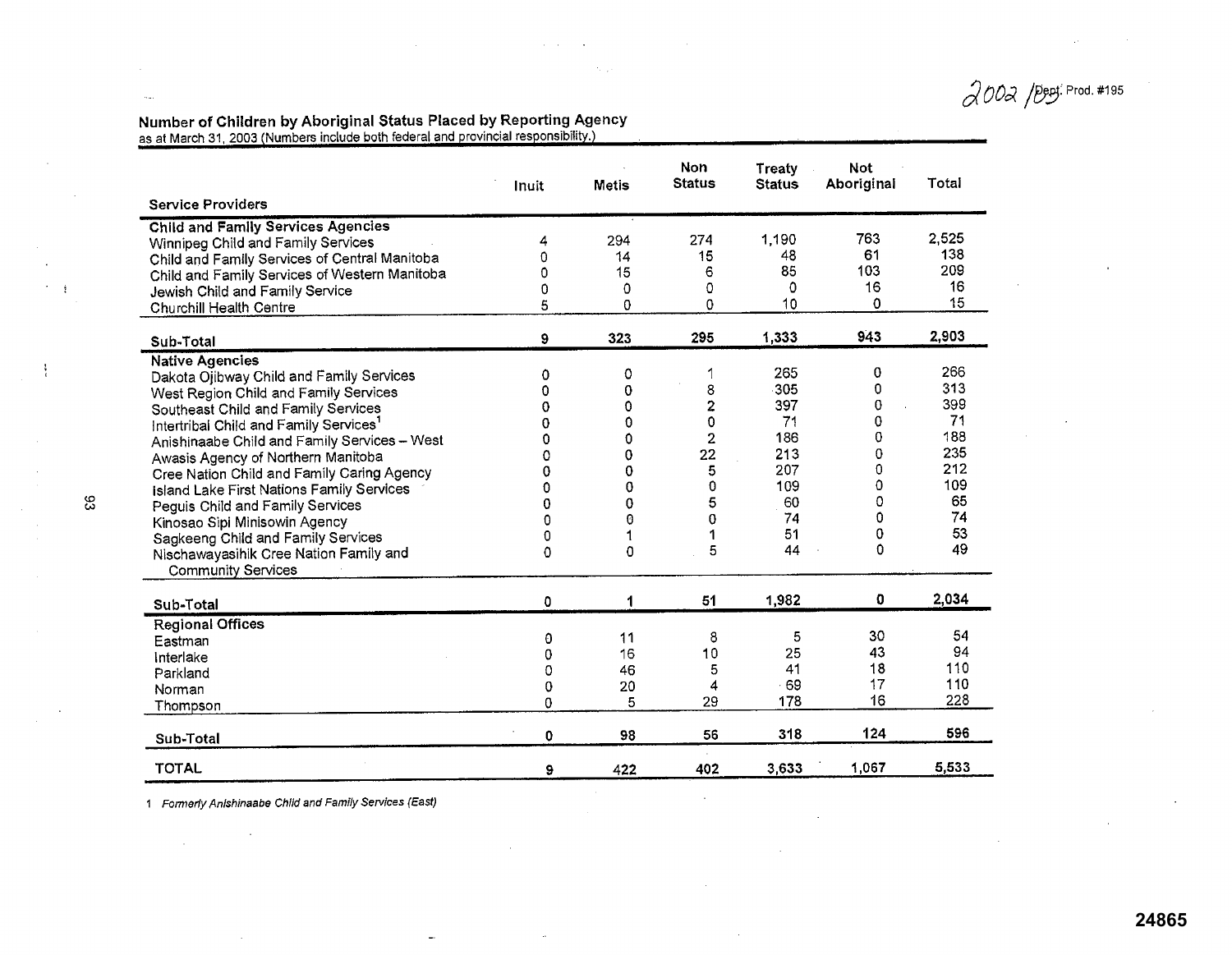# Numoer of Children In Care by Aboriginal Status  $\partial$

as at March 31, 2004 (numbers include both federal and provincial responsibility)

| <b>Service Providers</b>                                  | as at march 31, 2004 (numbers module bold lederal and provincial responsibility<br>Inuit | Metis        | Non<br><b>Status</b> | <b>Treaty</b><br><b>Status</b> | <b>Not Aboriginal</b> | <b>TOTAL</b> |
|-----------------------------------------------------------|------------------------------------------------------------------------------------------|--------------|----------------------|--------------------------------|-----------------------|--------------|
| FIRST NATION NORTH AUTHORITY                              |                                                                                          |              |                      |                                |                       |              |
| Awasis Agency of Northern Manitoba                        | 0                                                                                        | 0            | 9                    | 224                            | 0                     | 233          |
| Cree Nation Child and Family Caring Agency                | $\Omega$                                                                                 | O            |                      | 188                            | D                     | 192          |
| Island Lake First Nations Family Services                 | $\Omega$                                                                                 | Ω            | $\Omega$             | 120                            | $\Omega$              | 120          |
| Nisichawayasihk Cree Nation Family and Community Services | $\Omega$                                                                                 | n            | 5                    | 54                             | 0                     | 59           |
| Kinisao Sipi Minisowan Agency                             | 0                                                                                        | o            |                      | 92                             | 0                     | 93           |
| Sub-Total                                                 | 0                                                                                        | $\Omega$     | 19                   | 678                            | $\mathbf{0}$          | 697          |
| FIRST NATION SOUTH AUTHORITY                              |                                                                                          |              |                      |                                |                       |              |
| Anishinaabe Child and Family Services                     | 0                                                                                        | 2            | 10                   | 209                            | $\Omega$              | 221          |
| Dakota Ojibway Child and Family Services                  |                                                                                          | n            |                      | 260                            | 0                     | 261          |
| Intertribal Child and Family Services                     |                                                                                          |              | 3                    | 88                             | 0                     | 91           |
| Peguis Child and Family Services                          |                                                                                          | O            |                      | 70                             | 0                     | 76           |
| Sagkeeng Child and Family Services                        |                                                                                          | 0            | o                    | 67                             | 0                     | 67           |
| Southeast Child and Family Services                       | 0                                                                                        | 0            |                      | 497                            | 0                     | 501          |
| West Region Child and Family Services                     | 0                                                                                        | 0.           |                      | 311                            | 0                     | 318          |
| Sub-Total                                                 | 0                                                                                        | $\mathbf{2}$ | 31                   | 1,502                          | $\mathbf{0}$          | 1,535        |
| <b>GENERAL AUTHORITY</b>                                  |                                                                                          |              |                      |                                |                       |              |
| Child and Family Services of Central Manitoba             |                                                                                          | 12           | 7                    | 55                             | 47                    | 122          |
| Child and Family Services of Western Manitoba             |                                                                                          | 22           | 10                   | 96                             | 85                    | 213          |
| Churchill Health Centre                                   |                                                                                          | 1            | $\Omega$             | 6                              |                       | 12           |
| Jewish Child and Family Service                           |                                                                                          | $\Omega$     | 0                    | 0                              | 17                    | 17           |
| Eastman Region                                            |                                                                                          | 22           |                      | 9                              | 22                    | 54           |
| Interlake Region                                          |                                                                                          | 22           | 2                    | 10                             | 36                    | 70           |
| Northern Region                                           | n                                                                                        | 37           | 27                   | 246                            | 29                    | 339          |
| Parkland Region                                           | 0                                                                                        | 35           | 10                   | 45                             | 18                    | 108          |
| Winnipeg Region <sup>1</sup>                              | 4                                                                                        | 357          | 155                  | 1,375                          | 724                   | 2,615        |
| Sub-Total                                                 | 9                                                                                        | 508          | 212                  | 1,842                          | 979                   | 3,550        |
| <b>METIS AUTHORITY</b>                                    |                                                                                          |              |                      |                                |                       |              |
| Metis Child, Family and Community Services <sup>2</sup>   | 0                                                                                        | 0            | 0                    | 0                              | 0                     | 0            |
| Sub-Total                                                 | $\mathbf{0}$                                                                             | $\mathbf{a}$ | $\mathbf{0}$         | 0                              | $\mathbf 0$           | $\mathbf{0}$ |
| <b>TOTAL</b>                                              | 9                                                                                        | 510          | 262                  | 4,022                          | 979                   | 5,782        |

*' Winnipeg Child and Family* Services became *a branch of government April 1, 2003.*  ' Created in September 2003. Cases are to be transferred in 2004/05.

 $\Delta$  ,  $\Delta$  ,  $\Delta$  ,  $\Delta$  ,  $\Delta$  , and an order to the  $\Delta$ 

 $\begin{array}{c} 1 \\ 1 \\ 1 \end{array}$ 

 $\frac{1}{2}$ 

 $\bar{z}$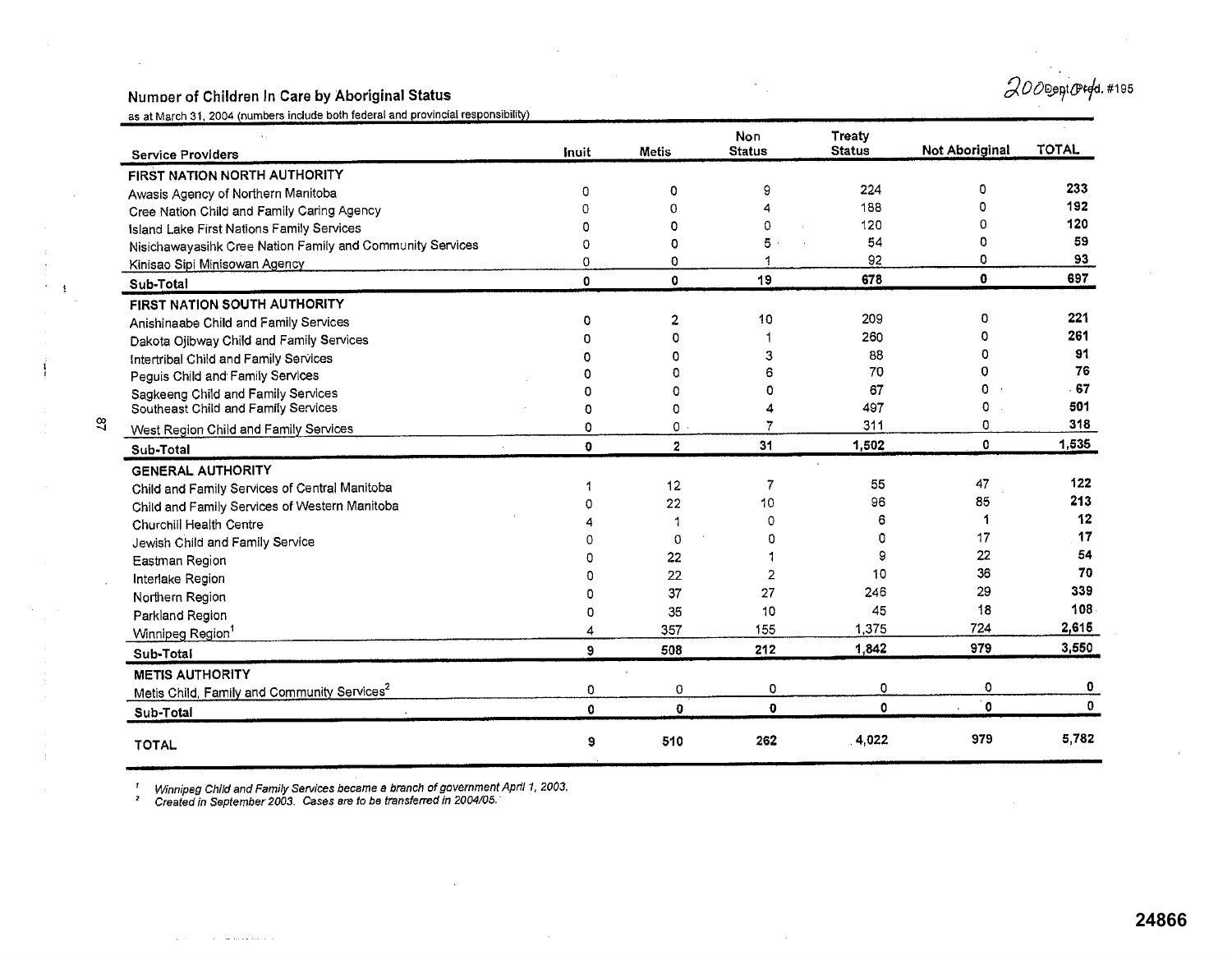Dept. Prod. #195 *aoo*~

## Number of Children In Care by Aboriginal Status

as at March 31, 2005 (numbers include both federal and provincial responsibility)

|   | <b>Service Providers</b>                                  | Inuit    | <b>Metis</b>   | <b>Non</b><br><b>Status</b> | Treaty<br><b>Status</b> | Not Aboriginal | <b>TOTAL</b> |
|---|-----------------------------------------------------------|----------|----------------|-----------------------------|-------------------------|----------------|--------------|
|   | FIRST NATION NORTH AUTHORITY                              |          |                |                             |                         |                |              |
|   | Awasis Agency of Northern Manitoba                        | 0        | $\mathbf 0$    | 14                          | 312                     | 0              | 326          |
|   | Cree Nation Child and Family Caring Agency                | 0        | 0              | 4                           | 263                     | 0              | 267          |
|   | Island Lake First Nations Family Services                 | 0        | 0              | 1                           | 112                     | 0              | 113          |
|   | Nisichawayasihk Cree Nation Family and Community Services | 0        | 0              | 5                           | 67                      | 0              | 72           |
|   | Kinisao Sipi Minisowan Agency                             | 0        | 2              | 0                           | 106                     |                | 109          |
|   | Sub-Total                                                 | 0        | $\mathbf{2}$   | 24                          | 860                     | 1              | 887          |
|   | FIRST NATION SOUTH AUTHORITY                              |          |                |                             |                         |                |              |
|   | Anishinaabe Child and Family Services                     | 0        | 2              | 12                          | 216                     | 0              | 230          |
|   | Dakota Ojibway Child and Family Services                  | ٠O       | 0              | 14                          | 389                     | 0              | 403          |
|   | Intertribal Child and Family Services                     | 0        | 0              | $\overline{7}$              | 81                      | 0              | 88           |
|   | Peguis Child and Family Services                          | 0        | 0              | $\overline{2}$              | 69                      | 0              | 71           |
|   | Sagkeeng Child and Family Services                        | o        | 0              | 0                           | 71                      | 0              | 71           |
|   | Southeast Child and Family Services                       | 0        | 1              | 8                           | 555                     | 0              | 564          |
| ಇ | West Region Child and Family Services                     | O        | 0              | 15                          | 386                     | o              | 401          |
|   | Sub-Total                                                 | 0        | 3              | 58                          | 1,767                   | 0              | 1,828        |
|   | <b>GENERAL AUTHORITY</b>                                  |          |                |                             |                         |                |              |
|   | Child and Family Services of Central Manitoba             | 0        | 4              | 0                           | 9                       | 72             | 85           |
|   | Child and Family Services of Western Manitoba             | 0        | $\overline{7}$ | 0                           | 15                      | 91             | 113          |
|   | Churchill Health Centre                                   | 5        | $\overline{c}$ | 0                           | 5                       | 1              | 13           |
|   | Jewish Child and Family Service                           | 0        | 0              | 0                           | o                       | 15             | 15           |
|   | Eastman Region                                            | $\Omega$ | 18             | 0                           | 6                       | 23             | 47           |
|   | Interlake Region                                          | $\Omega$ | 27             | 1                           | 4                       | 32             | 64           |
|   | Northern Region                                           | $\Omega$ | 13             | 22                          | 172                     | 32             | 239          |
|   | Parkland Region                                           | 0        | 4              | 1                           | $\overline{2}$          | 9              | 16           |
|   | Winnipeg Region                                           | 5        | 383            | 151                         | 1,484                   | 718            | 2,741        |
|   | Sub-Total                                                 | 10       | 458            | 175                         | 1,697                   | 993            | 3,333        |
|   | <b>METIS AUTHORITY</b>                                    |          |                |                             |                         |                |              |
|   | Metis Child, Family and Community Services                | 1        | 53             | 4                           | 4                       | 8              | 70           |
|   | Sub-Total                                                 | 1        | 53             | 4                           | 4                       | 8              | 70           |
|   | <b>TOTAL</b>                                              | 11       | 516            | 261                         | 4,328                   | 1,002          | 6,118        |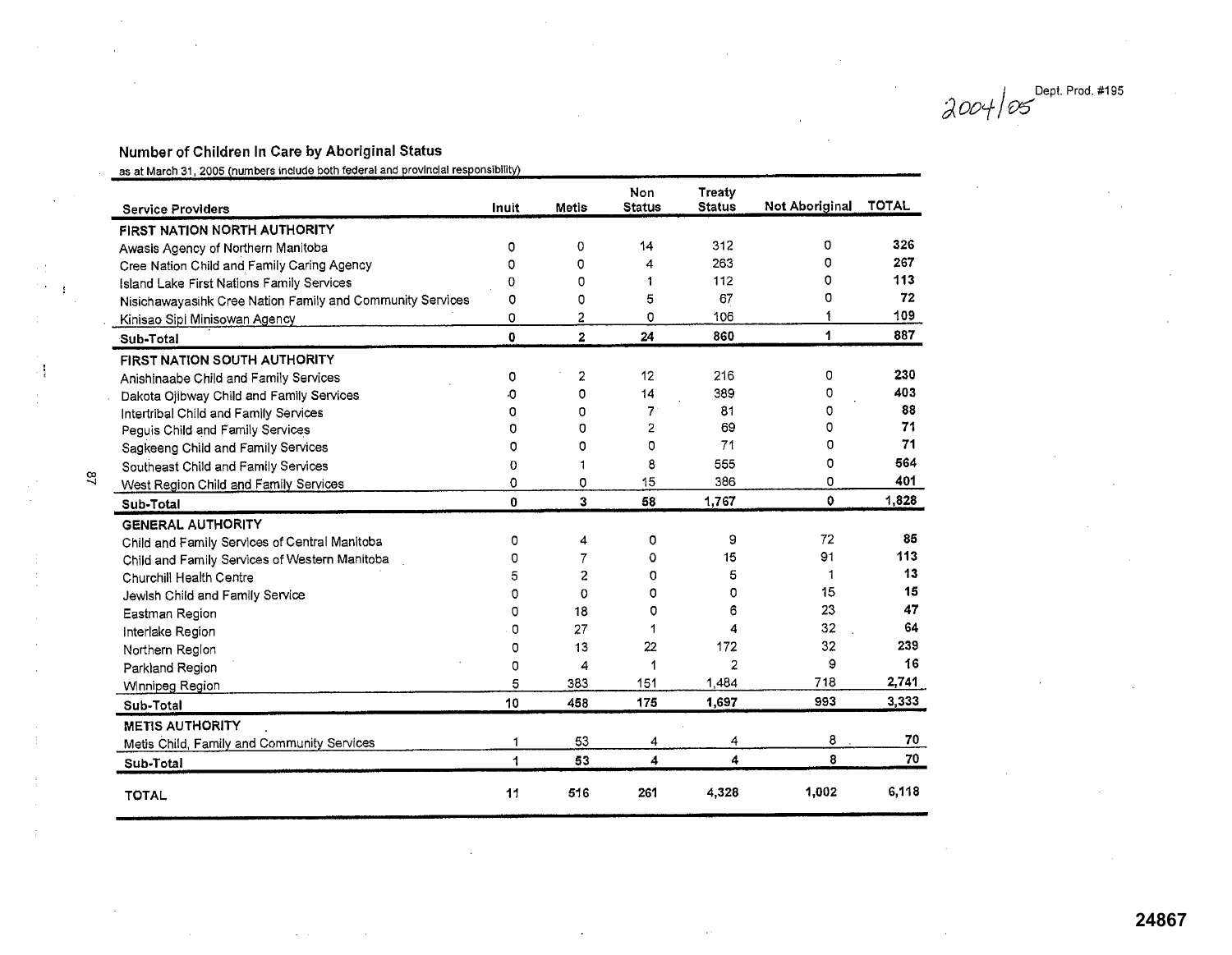$2$ Obept: prods#195

Î,

#### Number of Children In Care by Aboriginal Status

<u>ස</u>

 $\mathbf{r}$ 

 $\frac{1}{2}$ 

 $\begin{array}{c} \frac{1}{2} \\ \frac{1}{2} \end{array}$ 

 $\mathbb{C}$ 

As at March 31, 2006 (numbers include both federal and provincial responsibility)

|    | <b>Service Providers</b>                                  | inuit        | Metis               | Non<br><b>Status</b> | Treaty<br><b>Status</b> | Not Aboriginal | <b>TOTAL</b> |
|----|-----------------------------------------------------------|--------------|---------------------|----------------------|-------------------------|----------------|--------------|
|    | FIRST NATION NORTH AUTHORITY                              |              |                     |                      |                         |                |              |
|    | Awasis Agency of Northern Manitoba                        | 0            | 0                   | 63                   | 424                     | 0              | 487          |
|    | Cree Nation Child and Family Caring Agency                | 0            | 0                   | 13                   | 353                     | 0              | 366          |
|    | Island Lake First Nations Family Services                 | ٥            | 0                   | 0                    | 204                     | 0              | 204          |
|    | Kinosao Sipi Minisowin Agency                             | 0            | $\overline{2}$      | 12                   | 241                     | ٥              | 255          |
|    | Nisichawayasihk Cree Nation Family and Community Services | 0            | O                   | 14                   | 239                     | 0              | 253          |
|    | Opaskwayak Cree Nation Child and Family Services, Inc.    | 0            | 0                   | 0                    | 42                      | 0              | 42           |
|    | Sub-Total                                                 | Ō            | $\overline{2}$      | 102                  | 1,503                   | 0              | 1,607        |
|    | <b>FIRST NATION SOUTH AUTHORITY</b>                       |              |                     |                      |                         |                |              |
|    | Animikii Ozoson Child and Family Services, Inc.           | 0            | 13                  | 9                    | 133                     | 0              | 155          |
|    | Anishinaabe Child and Family Services                     | $\Omega$     | 9                   | 32                   | 324                     | 0              | 365          |
|    | Dakota Ojibway Child and Family Services                  | o            | 3                   | 26                   | 613                     |                | 643          |
|    | Intertribal Child and Family Services                     | 0            | 0                   | 9                    | 133                     | 0              | 142          |
|    | Peguis Child and Family Services                          | 0            |                     | 24                   | 107                     | 0              | 132          |
|    | Sagkeeng Child and Family Services                        | 0            | 1<br>$\overline{2}$ | 12                   | 204                     | 0              | 218          |
|    | Southeast Child and Family Services                       | 0            | 0                   | 38                   | 742                     | 7              | 787          |
| æ, | West Region Child and Family Services                     | 0            | 0                   | 12                   | 502                     | 0              | 514          |
|    | Sub-Total                                                 | $\mathbf{0}$ | 28                  | 162                  | 2,758                   | 8              | 2,956        |
|    | <b>GENERAL AUTHORITY</b>                                  |              |                     |                      |                         |                |              |
|    | Child and Family Services of Central Manitoba             | 0            | 4                   | 0                    | 2                       | 67             | 73           |
|    | Child and Family Services of Western Manitoba             | 0            | 5                   |                      | 19                      | 86             | 111          |
|    | Churchill Health Centre                                   | 5            | 3                   | 0                    | 8                       | 0              | 16           |
|    | Eastman Region                                            | 0            | 14                  |                      | 20                      | 98             | 133          |
|    | Interlake Region                                          | 0            | 4                   | $\overline{2}$       | 2                       | 38             | 46           |
|    | Jewish Child and Family Service                           | 0            | 0                   | 0                    | 0                       | 16             | 16           |
|    | Northern Region                                           | 0            | 14                  | 7                    | 35                      | 27             | 83           |
|    | Parkland Region                                           | 0            | 0                   | 3                    | $\overline{7}$          | 9              | 19           |
|    | Winnipeg Region                                           | 2            | 111                 | 71                   | 233                     | 632            | 1,049        |
|    | Sub-Total                                                 | 7            | 155                 | 85                   | 326                     | 973            | 1,546        |
|    | <b>METIS AUTHORITY</b>                                    |              |                     |                      |                         |                |              |
|    | Metis Child, Family and Community Services                | 7            | 430                 | 26                   | 36                      | 21             | 520          |
|    | Sub-Total                                                 | 7            | 430                 | 26                   | 36                      | 21             | 520          |
|    | <b>TOTAL</b>                                              | 14           | 615                 | 375                  | 4,623                   | 1,002          | 6,629        |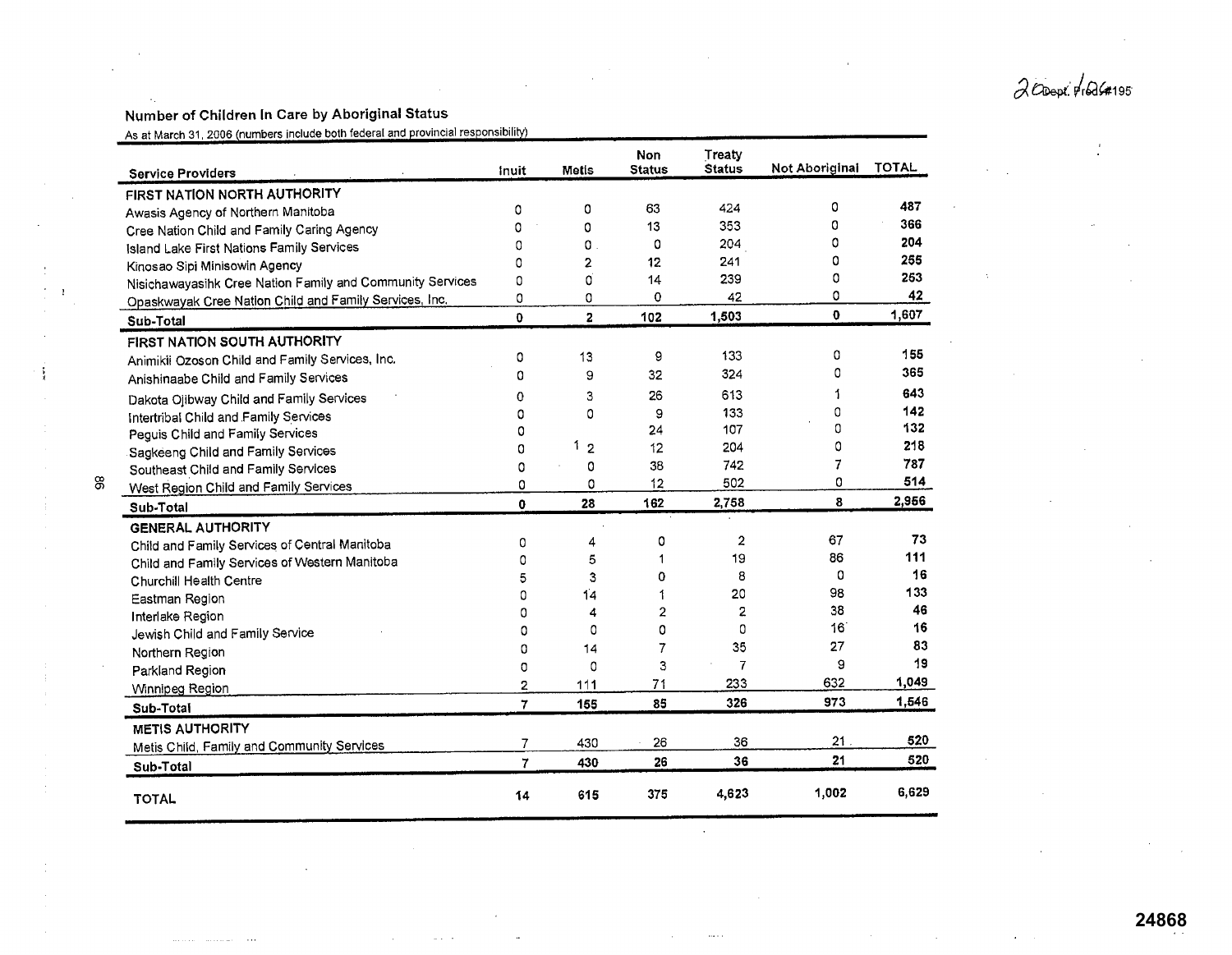$20$ *Ogepy Boop.#195* 

## **Number of Children In Care by Aboriginal Status**

 $1.111$ 

÷,

54

 $\frac{1}{2}$ 

 $\bar{\beta}$ 

As at March 31, 2007 (numbers include both federal and provincial responsibility)

| <b>Service Providers</b>                                            | Inuit       | Metis          | Non<br><b>Status</b> | <b>Treaty</b><br><b>Status</b> | Not Aboriginal | <b>TOTAL</b> |
|---------------------------------------------------------------------|-------------|----------------|----------------------|--------------------------------|----------------|--------------|
| FIRST NATION NORTH AUTHORITY                                        |             |                |                      |                                |                |              |
| Awasis Agency of Northern Manitoba                                  | 0           | 1              | 78                   | 422                            | 0              | 501          |
| Cree Nation Child and Family Caring Agency                          | Ω           | 0              | 16                   | 423                            | 0              | 439          |
| Island Lake First Nations Family Services                           | 0           | 0              | 1                    | 238                            | 0              | 239          |
| Kinosao Sipi Minisowin Agency                                       | 0           | 3              | 13                   | 261                            | 0              | 277          |
| Nisichawayasihk Cree Nation Family and Community Services           | 0           | 3              | 11                   | 271                            | 0              | 285          |
| Opaskwayak Cree Nation Child and Family Services, Inc.              | 0           | 0              | 0                    | 45                             | 0              | 45           |
| Sub-Total                                                           | o           | $\overline{7}$ | 119                  | 1.660                          | $\mathbf{O}$   | 1,786        |
| <b>FIRST NATION SOUTH AUTHORITY</b>                                 |             |                |                      |                                |                |              |
| Animikii Ozoson Child and Family Services, Inc.                     | 0           | 3              | 4                    | 172                            | 0              | 179          |
| Anishinaabe Child and Family Services                               | 0           | 10             | 61                   | 350                            | 0              | 421          |
| Child and Family Services All Nations Coordinated Response Network* | o           | 1              | 3                    | 13                             | 3              | 20           |
| Dakota Ojibway Child and Family Services                            | $\mathbf 0$ | 1              | 27                   | 617                            | 1              | 646          |
| Intertribal Child and Family Services                               | 0           | 0              | 16                   | 137                            | 0              | 153          |
| Peguis Child and Family Services                                    | 0           |                | 16                   | 99                             | 0              | 119          |
| Sagkeeng Child and Family Services                                  | 0           | 40             | 43                   | 192                            | 0              | 235          |
| Southeast Child and Family Services                                 | 0           | 2              | 24                   | 893                            | 7              | 926          |
| West Region Child and Family Services                               | 0           | 0              | 31                   | 533                            | 0              | 564          |
| Sub-Total                                                           | 0           | 21             | 225                  | 3,006                          | 11             | 3,263        |
| <b>GENERAL AUTHORITY</b>                                            |             |                |                      |                                |                |              |
| Child and Family Services of Central Manitoba                       | 0           | 10             | 2                    | 10                             | 79             | 101          |
| Child and Family Services of Western Manitoba                       | 0           | 5              | 4                    | 19                             | 102            | 130          |
| Churchill Health Centre                                             | 10          | 2              | 0                    | 5                              | 0              | 17           |
| Eastman Region                                                      | 0           | 16             | 3                    | 22                             | 117            | 158          |
| Interlake Region                                                    | 0           | 12             | 7                    | 3                              | 42             | 64           |
| Jewish Child and Family Service                                     | 0           | 0              | 0                    | 0                              | 18             | 18           |
| Northern Region                                                     | 0           | 18             | 8                    | 29                             | 38             | 93           |
| Parkland Region                                                     | 0           | 3              | 3                    | 3                              | 11             | 20           |
| Winnipeg Region                                                     |             | 113            | 76                   | 211                            | 616            | 1,017        |
| Sub-Total                                                           | 11          | 179            | 103                  | 302                            | 1,023          | 1,618        |
| <b>METIS AUTHORITY</b>                                              |             |                |                      |                                |                |              |
| Metis Child, Family and Community Services                          | 14          | 459            | 24                   | 55                             | 22             | 574          |
| Sub-Total                                                           | 14          | 459            | 24                   | 55                             | 22             | 574          |
| <b>TOTAL</b>                                                        | 25          | 666            | 471                  | 5,023                          | 1,056          | 7,241        |

**Committee** 

 $\Delta\sim 10^7$ 

 $\mathcal{A}$  and  $\mathcal{A}$  are  $\mathcal{A}$  . The set of  $\mathcal{A}$  and  $\mathcal{A}$ 

*Childand Family Services All ations Coordinated Response Nelwork msndsted Feb2, 2007.* 

متحد المدادة والمتحدث

 $\sim$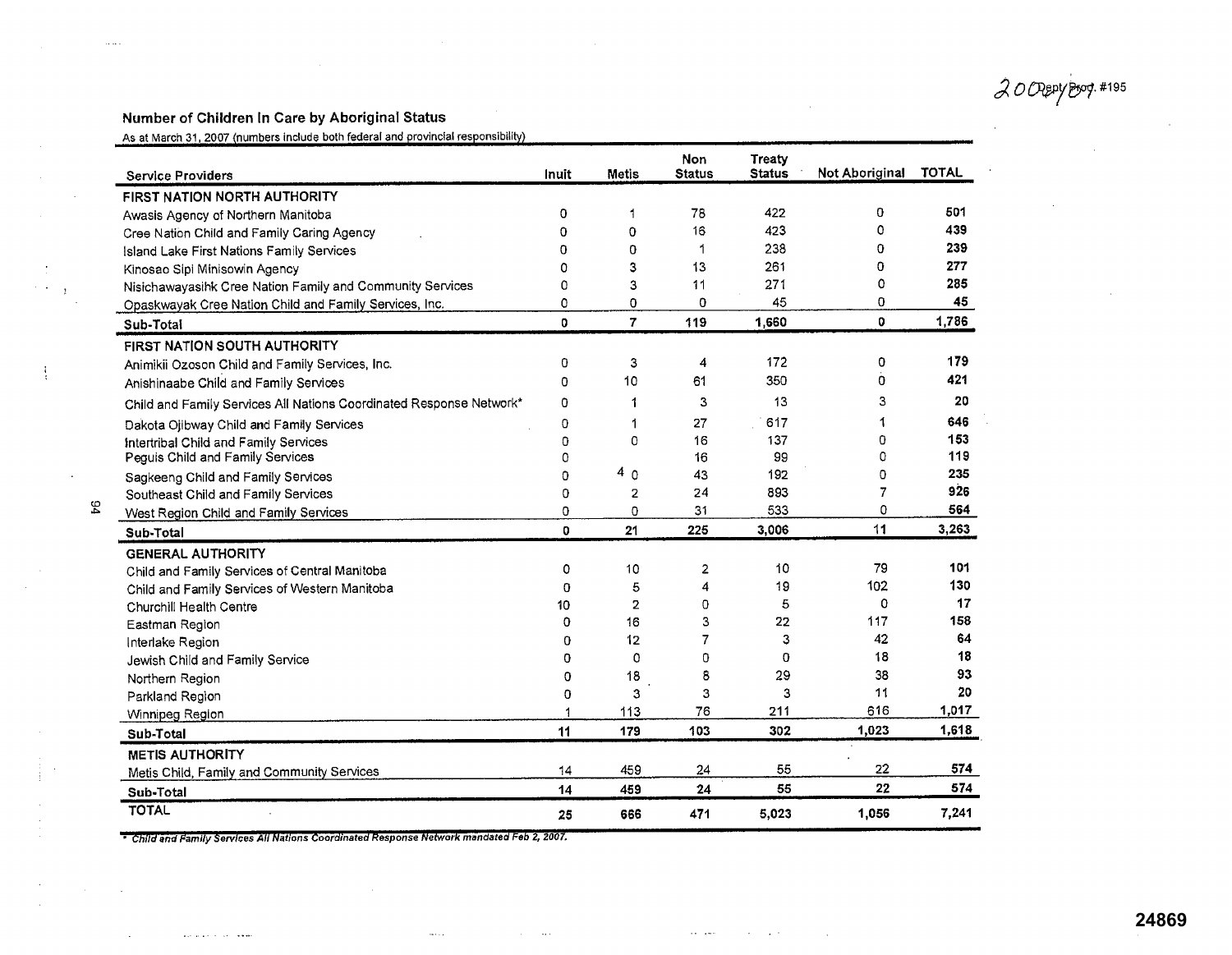~egt&rr d/;j

 $\cdot$ 

| <b>Service Providers</b>                                           | Inuit    | Metis          | Non<br><b>Status</b> | <b>Treaty</b><br><b>Status</b> | Not Aboriginal | <b>TOTAL</b> |
|--------------------------------------------------------------------|----------|----------------|----------------------|--------------------------------|----------------|--------------|
| FIRST NATION NORTH AUTHORITY                                       |          |                |                      |                                |                |              |
| Awasis Agency of Northern Manitoba                                 | 0        | 0              | 90                   | 503                            | 0              | 593          |
| Cree Nation Child and Family Caring Agency                         | $\Omega$ | 0              | 38                   | 422                            | 0              | 460          |
| Island Lake First Nations Family Services                          | 0        | 0              | 2                    | 277                            | O              | 279          |
| Kinosao Sipi Minisowin Agency                                      | 0        | 3              | 10                   | 279                            | 0              | 292          |
| Nisichawayasihk Cree Nation Family and Community Services          | 0        | 0              | 7                    | 227                            | 1              | 235          |
| Opaskwayak Cree Nation Child and Family Services, Inc.             | 0        | 0              | 1                    | 90                             | 0              | 91           |
| Sub-Total                                                          | Ō        | 3              | 148                  | 1,798                          | 1              | 1,950        |
| FIRST NATION SOUTH AUTHORITY                                       |          |                |                      |                                |                |              |
| Animikii Ozoson Child and Family Services, Inc.                    | O        | 15             | 11                   | 184                            | 3              | 213          |
| Anishinaabe Child and Family Services                              | 0        | 0              | 14                   | 387                            | 3              | 404          |
| Child and Family Services All Nations Coordinated Response Network | 0        | 5              | $\overline{2}$       | 33                             | 10             | 50           |
| Dakota Ojibway Child and Family Services                           | 0        | 1              | 26                   | 558                            | 0              | 585          |
| Intertribal Child and Family Services                              | 0        | 0              | 4                    | 151                            | 0              | 155          |
| Peguis Child and Family Services                                   | O        |                | 27                   | 147                            | 1              | 176          |
| Sagkeeng Child and Family Services                                 | 0        | 1.<br>$\Omega$ | 33                   | 218                            | 0              | 251          |
| Sandy Bay Child and Family Services*                               | O        | 0              | 8                    | 120                            | 0              | 128          |
| Southeast Child and Family Services                                | 0        | 8              | 28                   | 976                            | 11             | 1,023        |
| West Region Child and Family Services                              | O        | O              | 37                   | 555                            | 0              | 592          |
| Sub-Total                                                          | $\Omega$ | 30             | 190                  | 3,329                          | 28             | 3,577        |
| <b>GENERAL AUTHORITY</b>                                           |          |                |                      |                                |                |              |
| Child and Family Services of Central Manitoba                      | 0        | 9              | 8                    | 12                             | 70             | 99           |
| Child and Family Services of Western Manitoba                      | O        | 8              | 4                    | 11                             | 106            | 129          |
| Churchill Health Centre                                            | 9        | $\overline{2}$ | O                    | 7                              | 0              | 18           |
| Eastman Region                                                     | 0        | 21             | 5                    | 25                             | 98             | 149          |
| Interlake Region                                                   | 0        | 8              | 4                    | 7                              | 43             | 62           |
| Jewish Child and Family Service                                    | 0        | 0              | Ω                    | $\Omega$                       | 18             | 18           |
| Northern Region                                                    | 0        | 13             | 9                    | 25                             | 38             | 85           |
| Parkland Region                                                    | 0        | 0              | 1                    | 4                              | 14             | 19           |
| Winnipeg Region                                                    |          | 129            | 63                   | 217                            | 667            | 1.077        |
| Sub-Total                                                          | 10       | 190            | 94                   | 308                            | 1,054          | 1,656        |
| <b>METIS AUTHORITY</b>                                             |          |                |                      |                                |                |              |
| Metis Child, Family and Community Services                         | 16       | 507            | 31                   | 71                             | 29             | 654          |
| Sub-Total                                                          | 16       | 507            | 31                   | 71                             | 29             | 654          |
|                                                                    | 26       | 730            | 463                  | 5,506                          | 1,112          | 7,837        |

<sup>+</sup> Sandy Bay Child and Family Services mandated August 18, 2007.

 $\mathcal{L}^{\pm}$ 

 $\frac{1}{2}$ 

 $\bar{z}$  $\bar{\bar{z}}$ 

> $\bar{z}$  $\sim$

 $\overline{5}$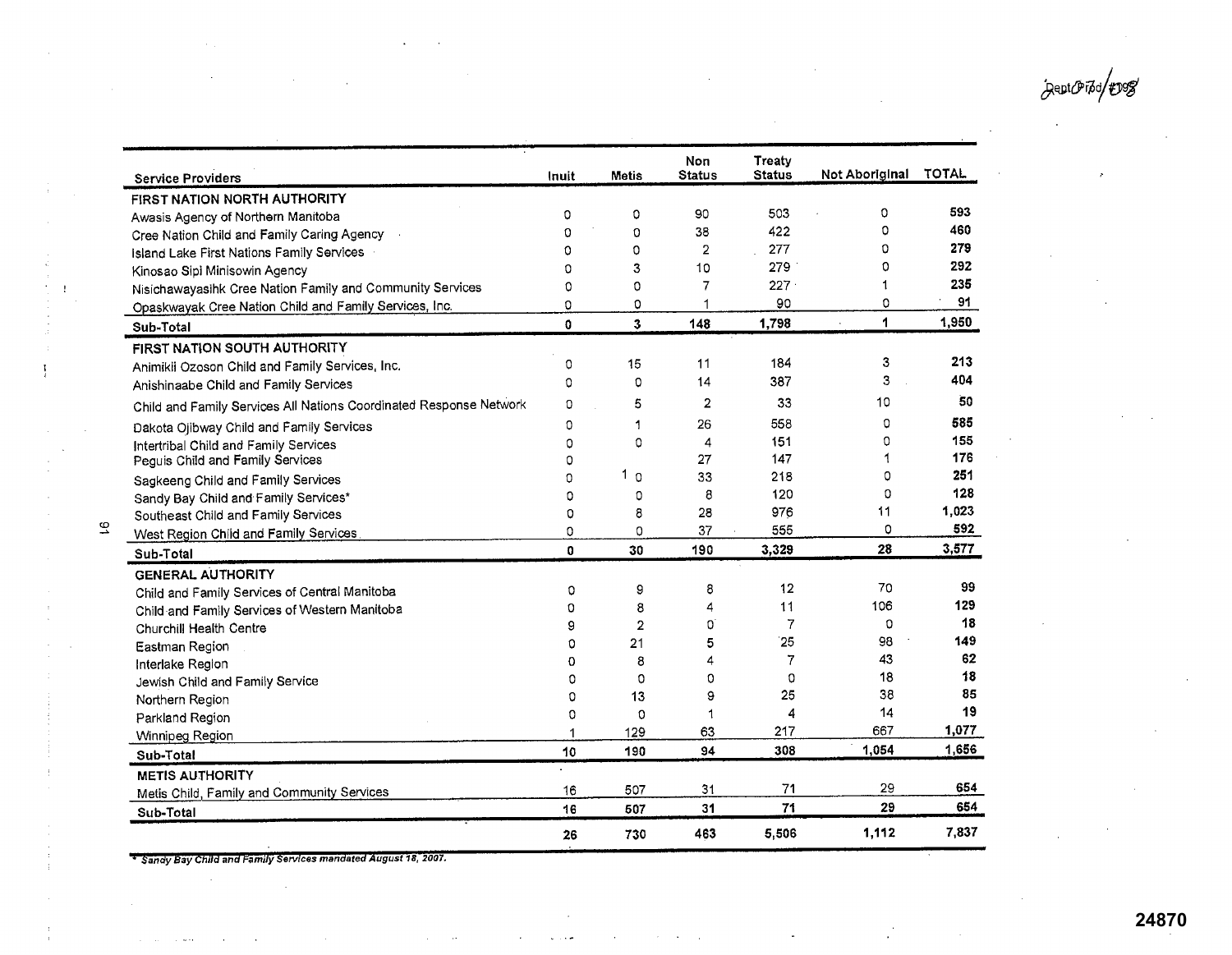**24871**

| Number of Children In Care by Aboriginal Status                                   |       |                |                |                |            |              |  |  |  |
|-----------------------------------------------------------------------------------|-------|----------------|----------------|----------------|------------|--------------|--|--|--|
| As at March 31, 2009 (numbers include both federal and provincial responsibility) |       |                |                |                |            |              |  |  |  |
|                                                                                   |       |                | <b>Non</b>     | Treatv         | Not.       |              |  |  |  |
| <b>Service Providers</b>                                                          | Inuit | <b>Metis</b>   | <b>Status</b>  | <b>Status</b>  | Aboriginal | <b>TOTAL</b> |  |  |  |
| FIRST NATION NORTH AUTHORITY                                                      |       |                |                |                |            |              |  |  |  |
| Awasis Agency of Northern Manitoba                                                | 0     | 0              | 82             | 522            | 0          | 604          |  |  |  |
| Cree Nation Child and Family Caring Agency                                        | 0     | 0              | 62             | 445            | 0          | 507          |  |  |  |
| <b>Island Lake First Nations Family Services</b>                                  | 0     | 0              | $\overline{2}$ | 263            | 0          | 265          |  |  |  |
| Kinosao Sipi Minisowin Agency                                                     | Ō     | 8              | 5              | 236            | 40         | 289          |  |  |  |
| Nisichawayasihk Cree Nation Family and Community                                  | 0     | 2              | 14             | 291            | 11         | 318          |  |  |  |
| Services<br>Opaskwayak Cree Nation Child and Family Services,                     |       |                |                |                |            |              |  |  |  |
| Inc.                                                                              | 0     | O              | 1              | 95             | ۰0         | 96           |  |  |  |
| Sub-Total                                                                         | 0     | 10             | 166            | 1.852          | 51         | 2,079        |  |  |  |
| FIRST NATION SOUTH AUTHORITY                                                      |       |                |                |                |            |              |  |  |  |
| Animikii Ozoson Child and Family Services, Inc.                                   | 0     | 12             | 15             | 219            | 9          | 255          |  |  |  |
| Anishinaabe Child and Family Services                                             | 0     | 0              | 34             | 446            | 3          | 483          |  |  |  |
| Child and Family Services All Nations Coordinated                                 |       |                |                |                |            |              |  |  |  |
| Response Network                                                                  | 0     | 7              | 5              | 21             | 9          | 42           |  |  |  |
| Dakota Ojibway Child and Family Services                                          | 0     | O              | 0              | 672            | 1          | 673          |  |  |  |
| Intertribal Child and Family Services                                             | 0     | 0              | 11             | 147            | 0          | 158          |  |  |  |
| Peguis Child and Family Services                                                  | 0     | $\overline{2}$ | 38             | 145            | 0          | 185          |  |  |  |
| Sagkeeng Child and Family Services                                                | 0     | 0              | 57             | 249            | 0          | 306          |  |  |  |
| Sandy Bay Child and Family Services*                                              | 0     | 0              | 14             | 289            | 0          | 303          |  |  |  |
| Southeast Child and Family Services                                               | 0     | 4              | 58             | 1,089          | 0          | 1,151        |  |  |  |
| West Region Child and Family Services                                             | 0     | 0              | 27             | 611            | 0          | 638          |  |  |  |
| Sub-Total                                                                         | 0     | 25             | 259            | 3,888          | 22         | 4,194        |  |  |  |
| <b>GENERAL AUTHORITY</b>                                                          |       |                |                |                |            |              |  |  |  |
| Child and Family Services of Central Manitoba                                     | 1     | 10             | 5              | 6              | 74         | 96           |  |  |  |
| Child and Family Services of Western Manitoba                                     | 0     | 11             | 8              | 13             | 109        | 141          |  |  |  |
| Churchill Child and Family Services                                               | 8     | 1              | 1              | 3              | 0          | 13           |  |  |  |
| Eastman Region                                                                    | 1     | 23             | 6              | 33             | 127        | 190          |  |  |  |
| Interlake Region                                                                  | 0     | 14             | $\overline{7}$ | 9              | 36         | 66           |  |  |  |
| Jewish Child and Family Service                                                   | 0     | 0              | 0              | 0              | 22         | 22           |  |  |  |
| Northern Region                                                                   | 0     | 14             | 7              | 20             | 40         | 81           |  |  |  |
| Parkland Region                                                                   | 0     | 3              | $\overline{2}$ | $\overline{7}$ | 7          | 19           |  |  |  |
| Winnipeg Region                                                                   | 2     | 98             | 50             | 168            | 693        | 1,011        |  |  |  |
| Sub-Total                                                                         | 12    | 174            | 86             | 259            | 1,108      | 1,639        |  |  |  |
| <b>METIS AUTHORITY</b>                                                            |       |                |                |                |            |              |  |  |  |
| Metis Child, Family and Community Services                                        | 18    | 567            | 40             | 63             | 29         | 717          |  |  |  |
| Sub-Total                                                                         | 18    | 567            | 40             | 63             | 29         | 717          |  |  |  |
|                                                                                   | 30    | 776            | 551            | 6,062          | 1,210      | 8,629        |  |  |  |

*Sandy Bay Child and Family Services mandated* August 18, 2007.